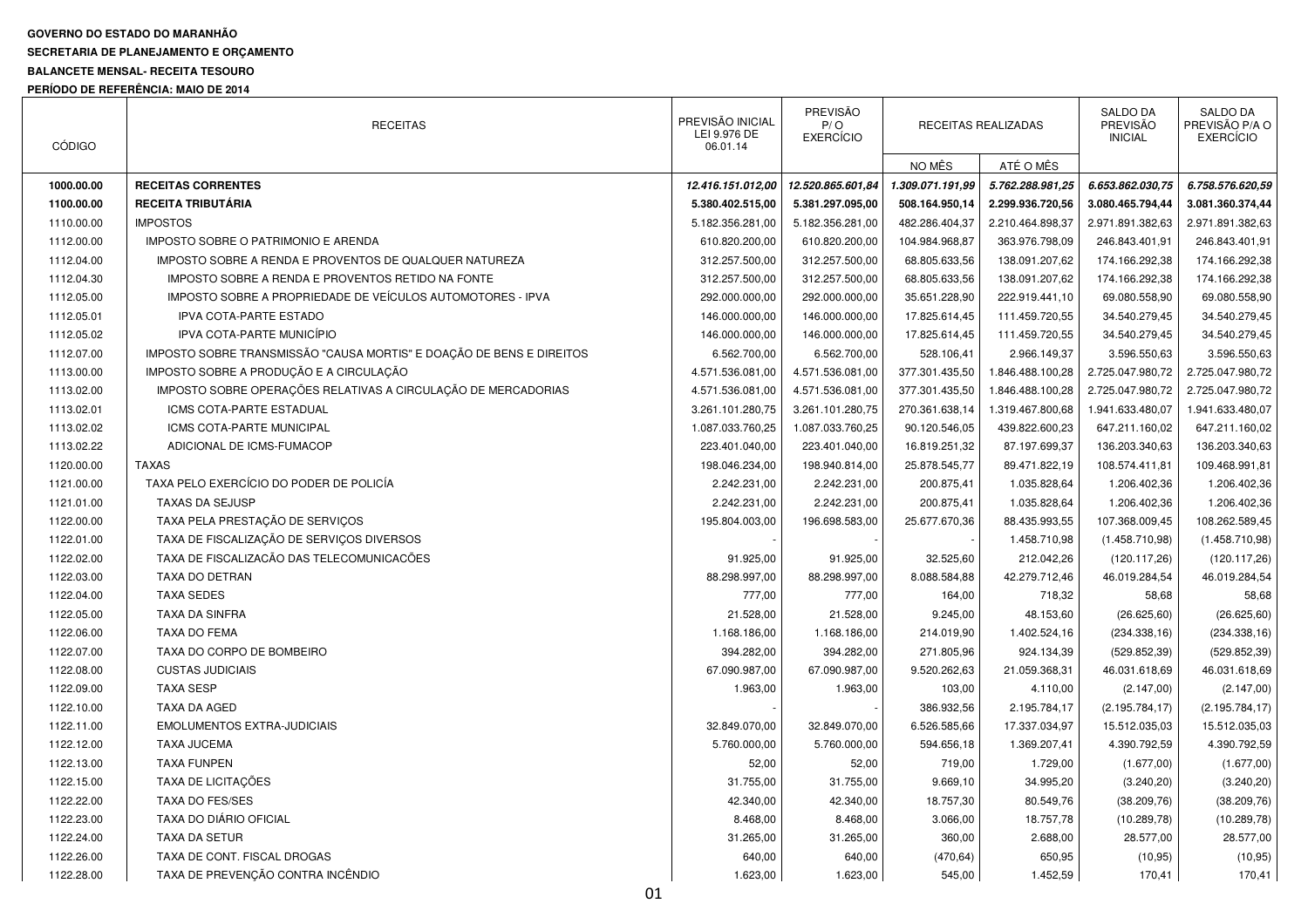| 1122.31.00 | OUTRAS TAXAS DE SERVIÇOS JUDICIAIS                                 | 10.145,00        | 904.725,00       | 139,23         | 3.669,24         | 6.475,76         | 901.055,76       |    |
|------------|--------------------------------------------------------------------|------------------|------------------|----------------|------------------|------------------|------------------|----|
| 1200.00.00 | RECEITA DE CONTRIBUICÕES                                           |                  |                  |                |                  |                  |                  |    |
| 1210.00.00 | CONTRIBUICÕES SOCIAIS                                              |                  |                  |                |                  |                  |                  |    |
| 1210.29.00 | CONTRIB. PREVIDENCIÁRIA DO REGIME PRÓPRIO                          |                  |                  |                |                  |                  |                  |    |
| 1210.29.01 | CONTRIB. PATRONAL-ATIVO CIVIL                                      |                  |                  |                |                  |                  |                  |    |
| 1210.29.02 | CONTRIB. PATRONAL-ATIVO MILITAR                                    |                  |                  |                |                  |                  |                  |    |
| 1210.29.07 | CONTRIB. SERVIDOR-ATIVO CIVIL                                      |                  |                  |                |                  |                  |                  |    |
| 1210.29.08 |                                                                    |                  |                  |                |                  |                  |                  |    |
|            | CONTRIB. SERVIDOR-ATIVO MILITAR<br>CONTRIB. SERVIDOR-INATIVO CIVIL |                  |                  |                |                  |                  |                  |    |
| 1210.29.09 |                                                                    |                  |                  |                |                  |                  |                  |    |
| 1210.29.10 | CONTRIB. SERVIDOR-INATIVO MILITAR                                  |                  |                  |                |                  |                  |                  |    |
| 1210.29.11 | CONTRIB. PENSIONISTA CIVIL                                         |                  |                  |                |                  |                  |                  |    |
| 1210.29.12 | CONTRIB. PENSIONISTA MILITAR                                       |                  |                  |                |                  |                  |                  |    |
| 1210.46.00 | COMP. PREV/REG GERAL E OS REG. PROP. PREV. SERV.                   |                  |                  |                |                  |                  |                  |    |
| 1220.00.00 | CONTRIBUIÇÕES ECONÔMICAS                                           |                  |                  |                |                  |                  |                  |    |
| 1300.00.00 | <b>RECEITA PATRIMONIAL</b>                                         | 77.149.837,00    | 77.149.837,00    | 11.544.110,92  | 50.477.868,64    | 26.671.968,36    | 26.671.968,36    |    |
| 1310.00.00 | RECEITAS IMOBILIÁRIAS                                              | 91.546,00        | 91.546,00        |                | 994,80           | 90.551,20        | 90.551,20        |    |
| 1320.00.00 | RECEITAS DE VALORES MOBILIÁRIOS                                    | 77.058.291,00    | 77.058.291,00    | 11.544.110,92  | 50.476.873,84    | 26.581.417,16    | 26.581.417,16    |    |
| 1325.00.00 | REMUNERAÇÃO DE DEPÓSITOS BANCÁRIOS                                 | 77.058.291,00    | 77.058.291,00    | 11.544.110,92  | 42.952.289,88    |                  |                  |    |
| 1328.00.00 | OUTRAS RECEITAS DE VALORES MOBILIÁRIOS                             |                  |                  |                | 7.524.583,96     |                  |                  |    |
| 1330.00.00 | RECEITA PATRIMONIAL A CLASSIFICAR                                  |                  |                  |                |                  |                  |                  |    |
| 1340.00.00 | COMPENSACÕES FINANCEIRAS                                           |                  |                  |                |                  |                  |                  |    |
| 1390.00.00 | OUTRAS RECEITAS PATRIMONIAIS                                       |                  |                  |                |                  |                  |                  |    |
| 1600.00.00 | <b>RECEITA DE SERVIÇOS</b>                                         | 183.813,00       | 183.813,00       | 969,86         | 329.867,02       | (146.054, 02)    | (146.054, 02)    |    |
| 1600.01.00 | SERVIÇOS COMERCIAIS                                                | 118.872,00       | 118.872,00       |                | 323.084,50       | (204.212,50)     | (204.212,50)     |    |
| 1600.02.00 | SERVIÇOS FINANCEIROS                                               |                  |                  |                |                  |                  |                  |    |
| 1600.06.00 | SERVIÇOS PORTUÁRIOS                                                |                  |                  |                |                  |                  |                  |    |
| 1600.12.00 | RECEITAS JUDICIAIS                                                 | 57.490,00        | 57.490,00        |                | 4.338,76         | 53.151,24        | 53.151,24        |    |
| 1600.13.00 | SERVIÇOS ADMINISTRATIVOS                                           | 7.451,00         | 7.451,00         | 969,86         | 2.443,76         | 5.007,24         | 5.007,24         |    |
| 1600.16.00 | SERVIÇOS EDUCACIONAIS                                              |                  |                  |                |                  |                  |                  |    |
| 1600.17.00 | SERVIÇOS AGROPECURIOS                                              |                  |                  |                |                  |                  |                  |    |
| 1600.30.00 | SERVIÇOS DE TRÂNSITO                                               |                  |                  |                |                  |                  |                  |    |
| 1600.40.00 | SERVIÇOS AMBIENTAIS                                                |                  |                  |                |                  |                  |                  |    |
| 1600.99.00 | <b>OUTROS SERVIÇOS</b>                                             |                  |                  |                |                  |                  |                  |    |
| 1700.00.00 | <b>TRANSFERÊNCIAS CORRENTES</b>                                    | 6.784.471.445,00 | 6.888.291.454,84 | 778.336.667,03 | 3.359.137.932,64 | 3.425.333.512,36 | 3.529.153.522,20 |    |
| 1720.00.00 | TRANSFERËNCIAS INTERGOVERNAMENTAIS                                 | 6.782.771.445,00 | 6.886.591.454,84 | 777.672.587,19 | 3.346.827.098,97 | 3.435.944.346,03 | 3.539.764.355,87 | 6. |
| 1721.00.00 | TRANSFERÊNCIAS DA UNIÃO                                            | 5.653.421.445,00 | 5.757.241.454,84 | 620.348.417,57 | 2.791.531.514,31 | 2.861.889.930,69 | 2.965.709.940,53 |    |
| 1721.01.00 | PARTICIPAÇÃO NA RECEITA DA UNIÃO                                   | 4.994.600.000,00 | 5.094.222.083,00 | 534.881.843,27 | 2.439.836.542,49 | 2.554.763.457,51 | 2.654.385.540,51 |    |
| 1721.01.01 | COTA-PARTE DO FUNDO DE PARTICIPAÇÃO DOS ESTADOS                    | 4.950.000.000,00 | 5.049.622.083,00 | 531.249.112,73 | 2.419.405.107,88 | 2.530.594.892,12 | 2.630.216.975,12 |    |
| 1721.01.12 | COTA-PARTE DO IMPOSTO SOBRE PRODUTOS INDUSTRIALIZADOS-IPI          | 44.600.000,00    | 44.600.000,00    | 3.632.694,26   | 16.872.777,83    | 27.727.222,17    | 27.727.222,17    |    |
|            | COTA-PARTE ESTADOS                                                 | 33.450.000,00    | 33.450.000,00    | 2.724.520,70   | 12.654.583,37    | 20.795.416,63    | 20.795.416,63    |    |
|            | COTA-PARTE MUNICÍPIOS                                              | 11.150.000,00    | 11.150.000,00    | 908.173,57     | 4.218.194,46     | 6.931.805,54     | 6.931.805,54     |    |
| 1721.01.13 | CONTRIBUIÇÃO DE INTERVENÇÃO NO DOMÍNIO ECONÔMICO                   |                  |                  |                | 3.558.567,56     | (3.558.567, 56)  | (3.558.567, 56)  |    |
|            | COTA-PARTE ESTADOS                                                 |                  |                  |                | 2.668.925,67     | (2.668.925, 67)  | (2.668.925, 67)  |    |
|            | COTA-PARTE MUNICÍPIOS                                              |                  |                  |                | 889.641,89       | (889.641, 89)    | (889.641, 89)    |    |
| 1721.01.30 | COTA-PARTE CONTRIBUIÇÃO SALÁRIO EDUCAÇÃO QUOTA ESTADUAL/FEDERAL    |                  |                  |                |                  |                  |                  |    |
| 1721.01.32 | COTA-PARTE IMPOSTO/O.C. CAMB. E SEG. T.V.M. COMER. OURO            |                  |                  | 36,28          | 89,22            | (89, 22)         | (89, 22)         |    |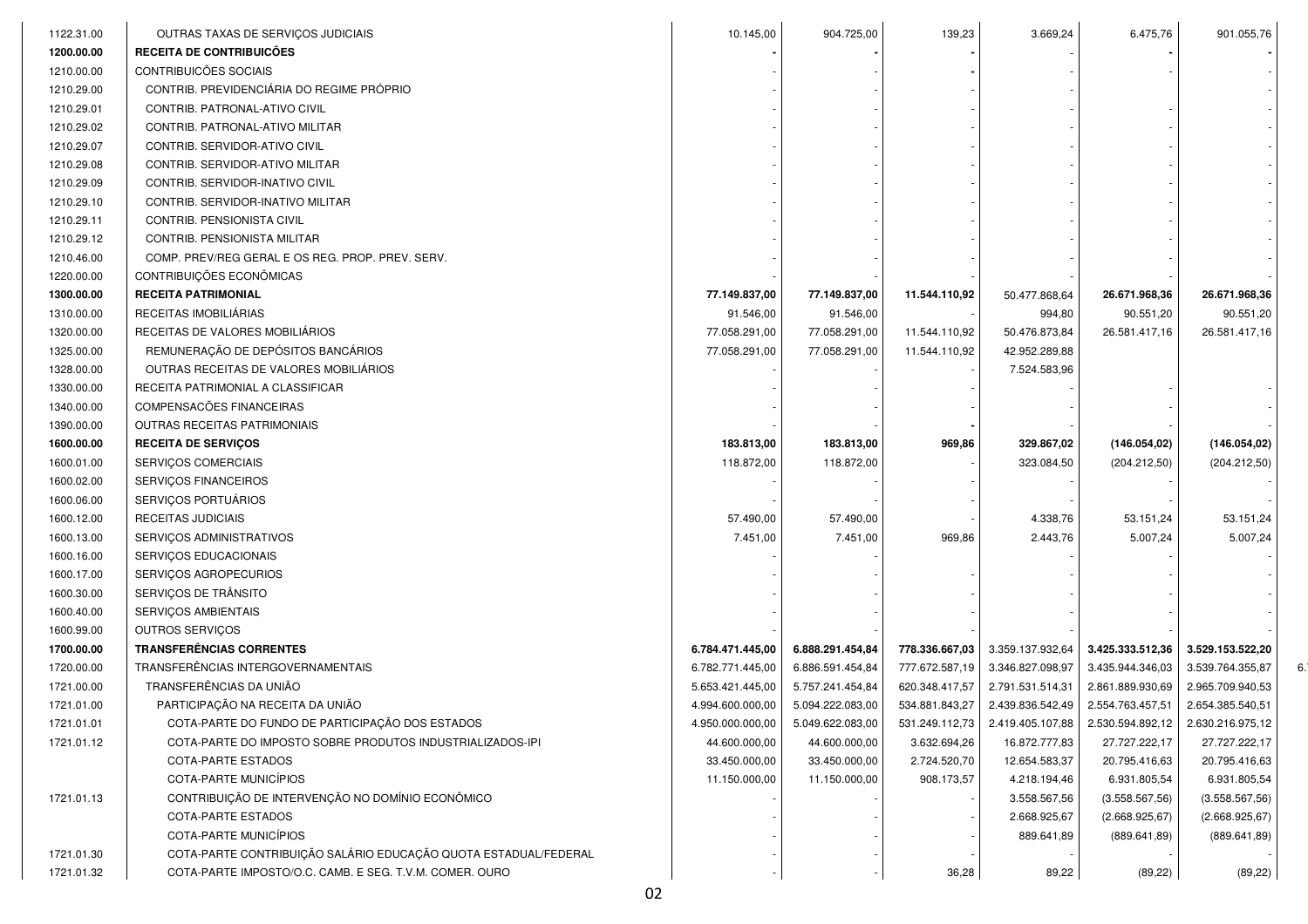| 1721.01.99 | OUTRAS TRANSFERÊNCIAS DA UNIÃO                                         |                |                |               |                |                  |                  |
|------------|------------------------------------------------------------------------|----------------|----------------|---------------|----------------|------------------|------------------|
| 1721.02.00 | TRANSFERÊNCIAS DA UNIÃO                                                |                |                |               |                |                  |                  |
| 1721.22.00 | TRANSFERÊNCIA DA COMPENSAÇÃO FINANCEIRA                                | 30.000.000,00  | 30.000.000,00  | 4.348.173,38  | 29.760.953,51  | 239.046,49       | 239.046,49       |
| 1721.22.11 | COTA-PARTE COMPENSAÇÃO FINANCEIRA RECURSOS HÍDRICOS - CFRH             | 4.550.000,00   | 4.550.000,00   | 530.605,96    | 2.077.529,17   | 2.472.470,83     | 2.472.470,83     |
| 1721.22.20 | COTA-PARTE COMPENSAÇÃO FINANCEIRA RECURSOS MINERAIS - CFEM             | 1.450.000,00   | 1.450.000,00   | 46.029,67     | 456.554,93     | 993.445,07       | 993.445,07       |
| 1721.22.70 | COTA-PARTE FUNDO ESPECIAL DO PETRÓLEO - FEP                            | 24.000.000,00  | 24.000.000,00  | 3.771.537,75  | 27.226.869,41  | (3.226.869, 41)  | (3.226.869, 41)  |
| 1721.33.00 | TRANSFERÊNCIAS DE RECURSOS DO SISTEMA ÚNICO DE SAÚDE-SUS FUNDO A FUNDO | 398.147.423,00 | 398.147.423,00 | 31.583.647,36 | 210.532.681,75 | 187.614.741,25   | 187.614.741,25   |
| 1721.33.06 | CONV. FUNASA/SES 0371/2009                                             | 1.131.748,00   | 1.131.748,00   |               | 1.290.222,90   | (158.474,90)     | (158.474,90)     |
| 1721.33.07 | CONV. MDS E COMB A FOME PROG. LEITE é VIDA                             | 5.807.042,00   | 5.807.042,00   |               |                | 5.807.042,00     | 5.807.042,00     |
| 1721.33.08 | FUNDO ESTADUAL DE SAUDE SUS                                            | 11.348.737,00  | 11.348.737,00  |               |                | 11.348.737,00    | 11.348.737,00    |
| 1721.33.10 | <b>PROESF</b>                                                          |                |                |               |                |                  |                  |
| 1721.33.11 | CONV. SESPA - FUNDAÇÃO NAC DE SAÚDE Nº140/96DF                         | 3.701.817,00   | 3.701.817,00   |               |                | 3.701.817,00     | 3.701.817,00     |
| 1721.33.14 | CONV.FAEC-FNS DIVERSOS PROGRAMAS                                       |                |                |               |                |                  |                  |
| 1721.33.17 | CONVÊNIO/ SETEPS/ MPAS/ CRECHE/ IDOSOS/ DEFICIENTE                     |                |                |               |                |                  |                  |
| 1721.33.18 | MEDIA/ALTA COMPLEXIDADE VIGILÂNCIA SANITÁRIA                           |                |                |               |                |                  |                  |
| 1721.33.31 | CONVÊNIO GQV/DST - AIDS DO MINISTÉRIO DA SAÚDE                         |                |                |               |                |                  |                  |
| 1721.33.34 | MS/FNS- GOV. ESTADO/GQV/PROJ.ALVORAD                                   |                |                |               |                |                  |                  |
| 1721.33.50 | SAÚDE GESTÃO PLENA                                                     | 376.130.071,00 | 376.130.071,00 | 31.583.647,36 | 209.242.458,85 | 166.887.612,15   | 166.887.612,15   |
| 1721.33.51 | <b>CONVENIOS DIBERSOS MNS/SES</b>                                      |                |                |               |                |                  |                  |
| 1721.33.60 | CONV.MMS PREVENCAO DE CONTROLE DO CANCER                               |                |                |               |                |                  |                  |
| 1721.33.61 | TETO FIANCEIRO VIGILANCIA EM SAUDE (FUNDOVIG)                          |                |                |               |                |                  |                  |
| 1721.33.65 | PROGRAMA ESCOLA TÉCNICA MINIST SAÚDE/SES                               |                |                |               |                |                  |                  |
| 1721.33.67 | CONV. MNS 2109/ SES SANGUE HEMODERIVADOS                               |                |                |               |                |                  |                  |
| 1721.33.68 | CONV. FNS/SES FORTALECIMENTO DE VIG EM SAUDE                           |                |                |               |                |                  |                  |
| 1721.33.69 | CONV.MNS/SES REDE FRIOS                                                |                |                |               |                |                  |                  |
| 1721.33.71 | CONV.426 MNS/SES EPIDEMIOLOGIA                                         |                |                |               |                |                  |                  |
| 1721.33.72 | CONV 1513 MNS/ SES ATENÇÃO A SAÚDE DA MULHER                           |                |                |               |                |                  |                  |
| 1721.33.73 | CONV.MNS 3366/SES FORT.SUS ESTUDOS E PESQUISA                          |                |                |               |                |                  |                  |
| 1721.33.74 | CONV. 3107 MS/ SES A TENÇÃO A SAÚDE DO IDOSO                           |                |                |               |                |                  |                  |
| 1721.33.75 | CONV.MNS 1438 FORTALECIMENTO DOS CONSELHOS                             |                |                |               |                |                  |                  |
| 1721.33.76 | CONV. 2468 MS/ SES PROGR. DE ODONTOLOGIA ESCOLAR                       |                |                |               |                |                  |                  |
| 1721.33.77 | CONV. 3107/04 FNS/ SES/ ATENÇÃO SAÚDE DO HOMEM                         |                |                |               |                |                  |                  |
| 1721.33.78 | CONV.FNS/SES/ATENCAO SAUDE SIST.PENITENCIARIO                          | 28.008,00      | 28.008,00      |               |                | 28.008,00        | 28.008,00        |
| 1721.33.81 | PROGRAMA DAS ACOES ALIMENTACAO E NUTRICAO/SUS                          |                |                |               |                |                  |                  |
| 1721.33.99 | OUTRAS TRANSFERÊNCIAS DO SUS                                           |                |                |               |                |                  |                  |
| 1721.35.00 | TRANSFERÊNCIAS DE REC. DO FUNDO NACIONAL DO DESENV. EDUCAÇÃO - FNDE    | 72.047.792,00  | 72.192.708,00  | 45.588.743,10 | 67.696.430,80  | 4.351.361,20     | 4.496.277,20     |
| 1721.35.01 | TRANSFERÊNCIA DO SALÁRIO EDUCAÇÃO                                      | 21.170.000,00  | 21.170.000,00  | 1.481.167,57  | 8.757.551,60   | 12.412.448,40    | 12.412.448,40    |
| 1721.35.03 | TRANSF. FNDE/ PNAE                                                     |                |                |               |                |                  |                  |
| 1721.35.04 | PROGR. DE INTEG. DA EDUC. PROF. PROEJA                                 |                |                |               |                |                  |                  |
| 1721.35.05 | CONVÊNIO UEMA CAPES - DEMANDA                                          |                |                |               |                |                  |                  |
| 1721.35.06 | MERENDA ESCOLAR                                                        | 39.763.542,00  | 39.763.542,00  |               | 2.555.978,80   | 37.207.563,20    | 37.207.563,20    |
| 1721.35.07 | CONVÊNIO FNDE/SEC. DE EDUCAÇÃO                                         | 10.585.000,00  | 10.585.000,00  |               | 101.946,07     | 10.483.053,93    | 10.483.053,93    |
| 1721.35.08 | CONVÊNIO INEP/ME/CENSO EDUCACIONAL/SEC. EDUCAÇÃO                       | 529.250,00     | 529.250,00     |               |                | 529.250,00       | 529.250,00       |
| 1721.35.99 | <b>OUTRAS TRANSF, DO FNDE</b>                                          |                | 144.916,00     | 44.107.575,53 | 56.280.954,33  | (56.280.954, 33) | (56.136.038, 33) |
| 1721.36.00 | TRANSFERÊNCIA FINANCEIRA DO ICMS DESONERAÇÃO                           | 24.500.000,00  | 24.500.000,00  | 2.046.037,50  | 8.184.150,00   | 16.315.850,00    | 16.315.850,00    |
| 1721.99.00 | OUTRAS TRANSFERÊNCIAS DA UNIÃO                                         | 134.126.230,00 | 138.179.240,84 | 1.899.972,96  | 35.520.755,76  | 98.605.474,24    | 102.658.485,08   |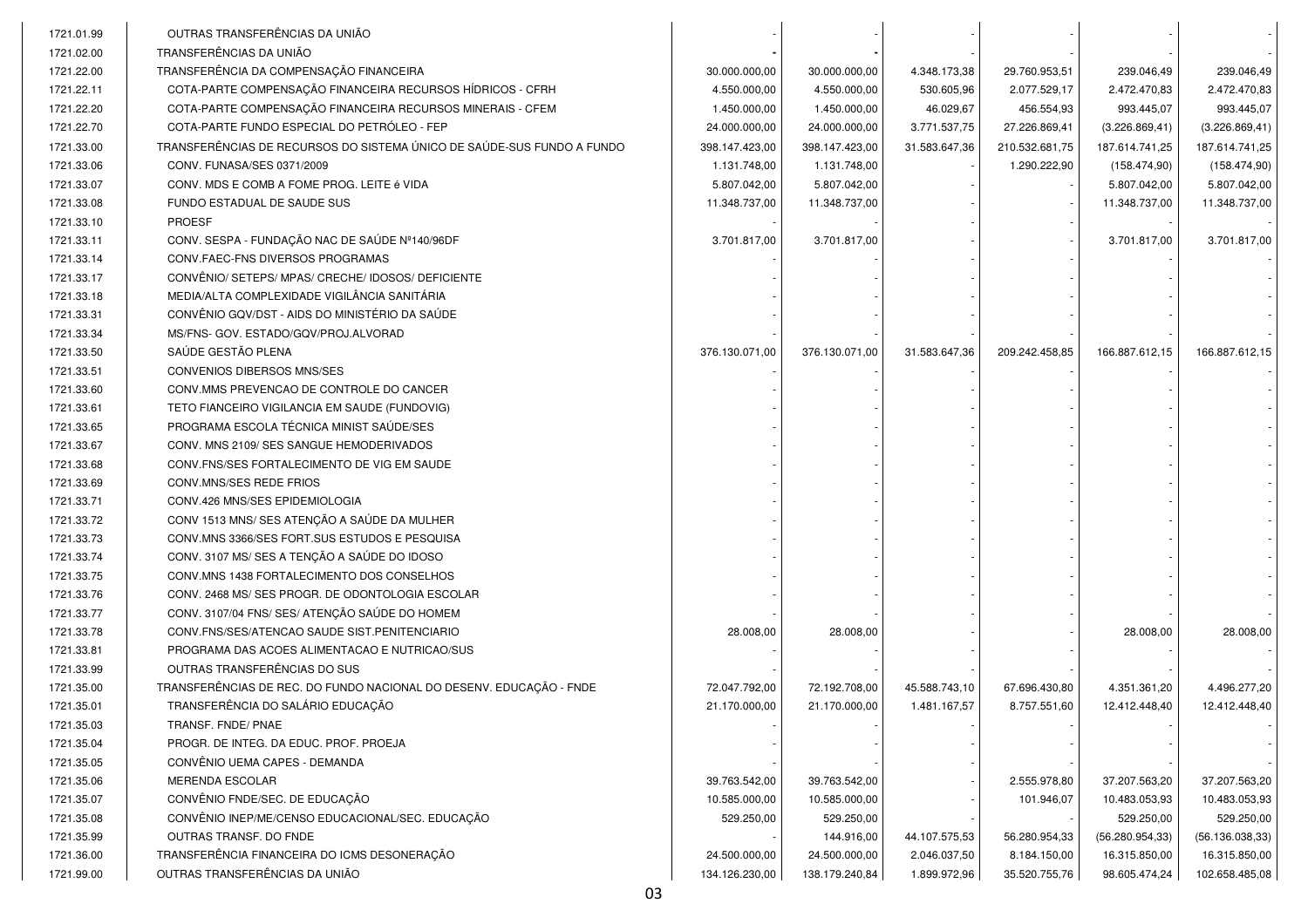| 1724.00.00 | TRANSFERÊNCIAS MULTIGOVERNAMENTAIS                                                                                                                 | 1.129.350.000,00 | 1.129.350.000,00 | 157.324.169,62 | 555.295.584,66 | 574.054.415,34  | 574.054.415,34  |
|------------|----------------------------------------------------------------------------------------------------------------------------------------------------|------------------|------------------|----------------|----------------|-----------------|-----------------|
| 1724.01.00 | TRANSF. DE REC. DO FUNDO DE MANUTENÇÃO E DE SENV. DA EDUCAÇÃO BÁSICA E DE<br>VALORIZ. DOS PROFISSIONAIS DA EDUCAÇÃO - FUNDEB                       | 570.523.219,00   | 570.523.219,00   | 54.018.230,91  | 254.785.132,43 | 315.738.086,57  | 315.738.086,57  |
| 1724.02.00 | TRANSF. DE REC. DA COMPLEM. DA UNIÃO AO FUNDO DE MANUTENÇÃO E DESENV. DA<br>EDUCAÇÃO BÁSICA E DE VALORIZAÇÃO DOS PROFISSIONAIS DAEDUCAÇÃO - FUNDEB | 558.826.781,00   | 558.826.781,00   | 103.305.938,71 | 300.510.452,23 | 258.316.328,77  | 258.316.328,77  |
| 1730.00.00 | TRANSFERÊNCIAS DE INSTITUIÇÕES PRIVADAS                                                                                                            | 1.700.000,00     | 1.700.000,00     | 664.079,84     | 12.310.833,67  | (10.610.833,67) | (10.610.833,67) |
| 1750.00.00 | TRANSFERÊNCIAS DE PESSOAS                                                                                                                          |                  |                  |                |                |                 |                 |
| 1760.00.00 | TRANSFERENCIAS DE CONVENIOS                                                                                                                        |                  |                  |                |                |                 |                 |
| 1900.00.00 | <b>OUTRAS RECEITAS CORRENTES</b>                                                                                                                   | 173.943.402,00   | 173.943.402,00   | 11.024.494,04  | 52.406.592,39  | 121.536.809,61  | 121.536.809,61  |
| 1910.00.00 | MULTAS E JUROS DE MORA                                                                                                                             | 36.027.680,00    | 36.027.680,00    | 2.876.664,97   | 14.101.680,95  | 21.925.999,05   | 21.925.999,05   |
| 1911.00.00 | MULTAS E JUROS DE MORA/TRIBUTOS                                                                                                                    | 36.027.680,00    | 36.027.680,00    | 2.876.664,97   | 14.101.680,95  | 21.925.999,05   | 21.925.999,05   |
| 1911.10.00 | MULTAS E JUROS DE MORA DO ICMS                                                                                                                     | 17.472.185,00    | 17.472.185,00    | 1.383.778,44   | 7.098.051,86   | 10.374.133,14   | 10.374.133,14   |
| 1911.12.00 | MULTAS E JUROS MORA DIV. ATIVA                                                                                                                     | 1.627.017,00     | 1.627.017,00     | 208.179,07     | 952.747,49     | 674.269,51      | 674.269,51      |
| 1911.14.00 | MULTAS E JUROS DE MORADO FUMACOP                                                                                                                   | 7.276,00         | 7.276,00         | 581,22         | 3.770,48       | 3.505,52        | 3.505,52        |
| 1911.16.00 | MULTAS E JUROS DE MORA DO IPVA                                                                                                                     | 310.348,00       | 310.348,00       | 35.805,49      | 139.057,18     | 171.290,82      | 171.290,82      |
| 1911.17.00 | <b>INDENIZAÇÕES</b>                                                                                                                                |                  |                  |                |                |                 |                 |
| 1911.18.00 | <b>RESTITUIÇÕES</b>                                                                                                                                |                  |                  |                |                |                 |                 |
| 1911.19.00 | <b>MULTAS DE TRNSITO</b>                                                                                                                           |                  |                  |                |                |                 |                 |
| 1911.24.00 | MULTAS E JUROS DE MORA DO ICMS - MUNICÍPIO                                                                                                         | 5.867.294,00     | 5.867.294,00     | 178.501,23     | 952.035,59     | 4.915.258,41    | 4.915.258.41    |
| 1911.25.00 | MULTAS E JUROS DE MORA DO IPVA - MUNICÍPIO                                                                                                         | 324.244,00       | 324.244,00       | 34.277,69      | 130.263,29     | 193.980,71      | 193.980,71      |
| 1911.26.00 | MULTAS E JUROS DE MORA DIV. ATIVA - MUNICÍPIO                                                                                                      | 425.451,00       | 425.451,00       | 41.732,40      | 195.111,12     | 230.339,88      | 230.339,88      |
| 1911.99.00 | MULTAS E JUROS DEMORA - OUTROS TRIBUTOS                                                                                                            | 9.993.865,00     | 9.993.865,00     | 993.809,43     | 4.630.643,94   | 5.363.221,06    | 5.363.221,06    |
| 1919.00.00 | MULTAS E JUROS DE MORA DE OUTRAS RECEITAS                                                                                                          |                  |                  |                |                |                 |                 |
| 1919.15.00 | <b>MULTAS DIVERSAS</b>                                                                                                                             |                  |                  |                |                |                 |                 |
| 1919.16.00 | MULTAS DE TRÂNSITO                                                                                                                                 |                  |                  |                |                |                 |                 |
| 1920.00.00 | INDENIZAÇÕES E RESTITUIÇÕES                                                                                                                        | 48.344.272,00    | 48.344.272,00    | 4.862.067,36   | 20.517.038,57  | 27.827.233,43   | 27.827.233,43   |
| 1921.00.00 | INDENIZAÇÕES                                                                                                                                       | 48.344.272,00    | 48.344.272,00    | 4.862.067,36   | 20.517.038,57  | 27.827.233,43   | 27.827.233,43   |
| 1921.01.00 | COMPENSAÇÃO FINANCEIRA P/ OUTROS RECURSOS HÍDRICOS                                                                                                 | 15.126,00        | 15.126,00        | 1.174,65       | 13.552,11      | 1.573,89        | 1.573,89        |
| 1921.03.00 | COMPENSAÇÃO FINANCEIRA ÓLEO BRUTO                                                                                                                  |                  |                  |                |                |                 |                 |
| 1921.09.00 | OUTRAS INDENIZAÇÕES E RESTITUIÇÕES                                                                                                                 | 47.276.742,00    | 47.276.742,00    | 4.846.728,50   | 20.365.796,54  | 26.910.945,46   | 26.910.945,46   |
| 1921.99.00 | OUTRAS INDENIZAÇÕES                                                                                                                                | 1.052.404,00     | 1.052.404,00     | 14.164,21      | 137.689,92     | 914.714,08      | 914.714,08      |
| 1922.00.00 | <b>RESTITUICÕES</b>                                                                                                                                |                  |                  |                |                |                 |                 |
| 1922.10.00 | COMPENSAÇÃO PREVIDENCIÁRIA                                                                                                                         |                  |                  |                |                |                 |                 |
| 1922.99.00 | OUTRAS RESTITUIÇÕES                                                                                                                                |                  |                  |                |                |                 |                 |
| 1930.00.00 | RECEITA DA DÍVIDA ATIVA                                                                                                                            | 13.754.649,00    | 13.754.649,00    | 1.400.812,20   | 2.851.784,68   | 10.902.864,32   | 10.902.864,32   |
| 1931.00.00 | RECEITA DA DÍVIDA ATIVA TRIBUTÁRIA                                                                                                                 | 12.067.269,00    | 12.067.269,00    | 1.269.471,33   | 2.373.896,52   | 9.693.372,48    | 9.693.372,48    |
| 1931.10.00 | RECEITA DA DÍVIDA ATIVA TRIBUTARIA                                                                                                                 |                  |                  |                |                |                 |                 |
| 1931.11.00 | RECEITA DA DIVIDA ATIVA DO ICMS                                                                                                                    | 12.067.269,00    | 12.067.269,00    | 791.583,17     | 1.896.008,36   | 10.171.260,64   | 10.171.260,64   |
| 1931.12.00 | RECEITA DA DÍVIDA ATIVA DO ISS                                                                                                                     |                  |                  |                |                |                 |                 |
| 1931.99.00 | RECEITA DA DÍVIDA ATIVA DE OUTROS TRIBUTOS                                                                                                         |                  |                  | 477.888,16     | 477.888,16     | (477.888, 16)   | (477.888,16)    |
| 1932.00.00 | RECEITA DA DÍVIDA ATIVA PARTE MUNICÍPIO.                                                                                                           | 1.687.380,00     | 1.687.380,00     | 131.340,87     | 477.888,16     | 1.209.491,84    | 1.209.491,84    |
| 1980.00.00 | RECEITAS DE CONVÊNIOS                                                                                                                              |                  |                  |                |                |                 |                 |
| 1990.00.00 | <b>RECEITAS DIVERSAS</b>                                                                                                                           | 75.816.801,00    | 75.816.801,00    | 1.884.949,51   | 14.936.088,19  | 60.880.712,81   | 60.880.712,81   |
| 1990.01.00 | <b>OUTRAS RECEITAS DIVERSAS</b>                                                                                                                    | 33.277.461,00    | 33.277.461,00    | 1.884.949,51   | 14.936.088,19  | 18.341.372,81   | 18.341.372,81   |
| 1990.05.00 | SALDOS DE EXERCÍCIOS ANTERIORES                                                                                                                    |                  |                  |                |                |                 |                 |
| 1990.99.00 | <b>OUTRAS RECEITAS</b>                                                                                                                             | 42.539.340,00    | 42.539.340,00    |                |                | 42.539.340,00   | 42.539.340,00   |
|            |                                                                                                                                                    |                  |                  |                |                |                 |                 |